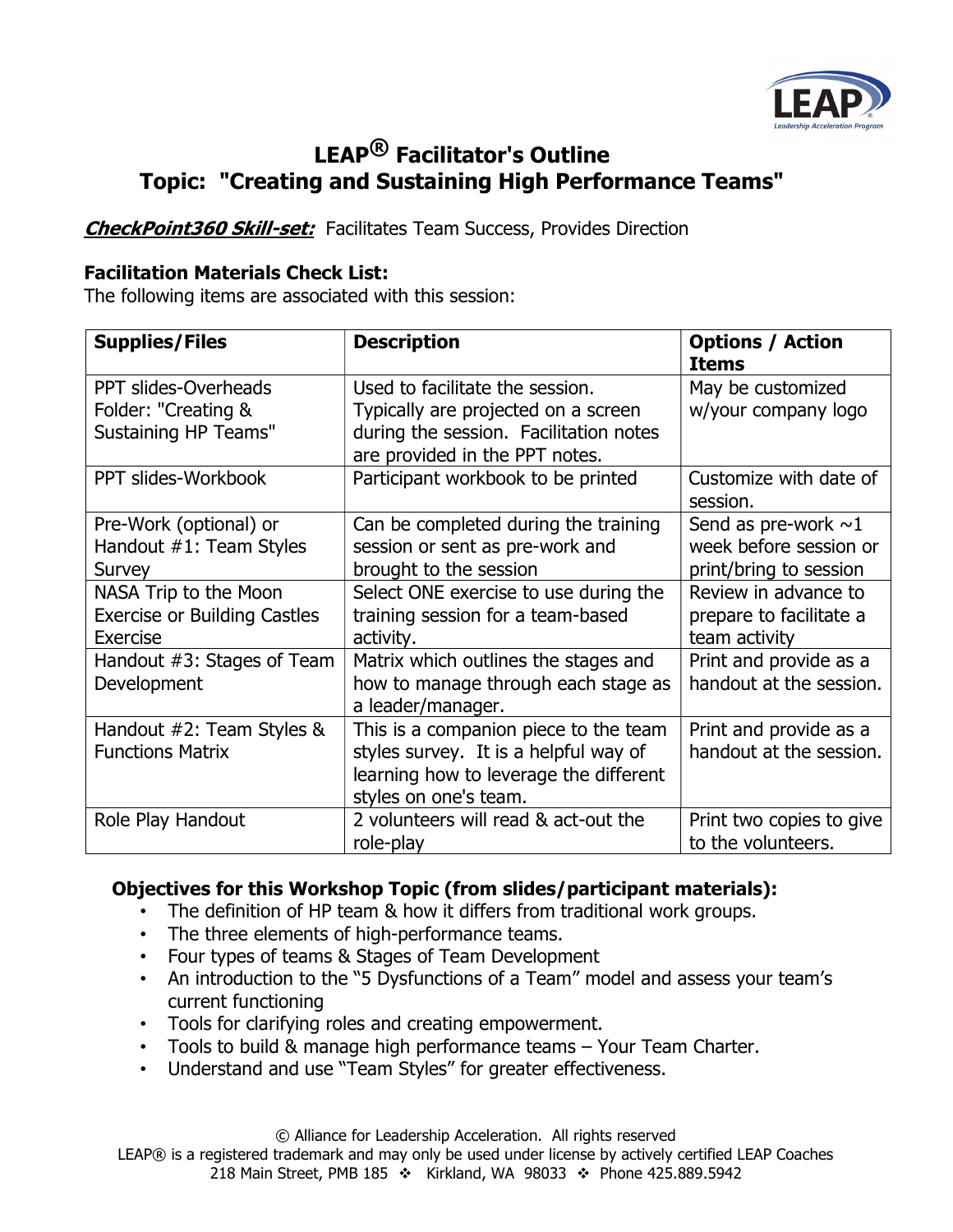

| <b>Topic</b>       | <b>Key Points</b>                                                                            | <b>Materials</b> | <b>Time</b> |
|--------------------|----------------------------------------------------------------------------------------------|------------------|-------------|
| <b>Welcome</b>     | Start this approx. at approximately 8:05am<br>Start the check-in process for people's action | <b>PPT</b>       | 30 min.     |
|                    | commitments and how they are doing Personally,<br>Professionally, and Physically.            | overhead         |             |
|                    | Say/Segue into the learning topic:                                                           |                  |             |
| <b>Team Module</b> | Say: Being a part of teams (home, work, life)                                                | PPT slides       |             |
| Overview           | permeate our experiences.                                                                    |                  |             |
|                    | Exercise: How to Define a Team                                                               | <b>Workbook</b>  |             |
|                    | Group input                                                                                  | Handout          |             |
|                    | <b>Definition</b><br>$\bullet$                                                               |                  |             |
|                    | Exercise: Best / Worst Team                                                                  | Workbook         | 15          |
|                    | Small group discussion                                                                       | Handout          |             |
|                    | Share with whole group                                                                       |                  |             |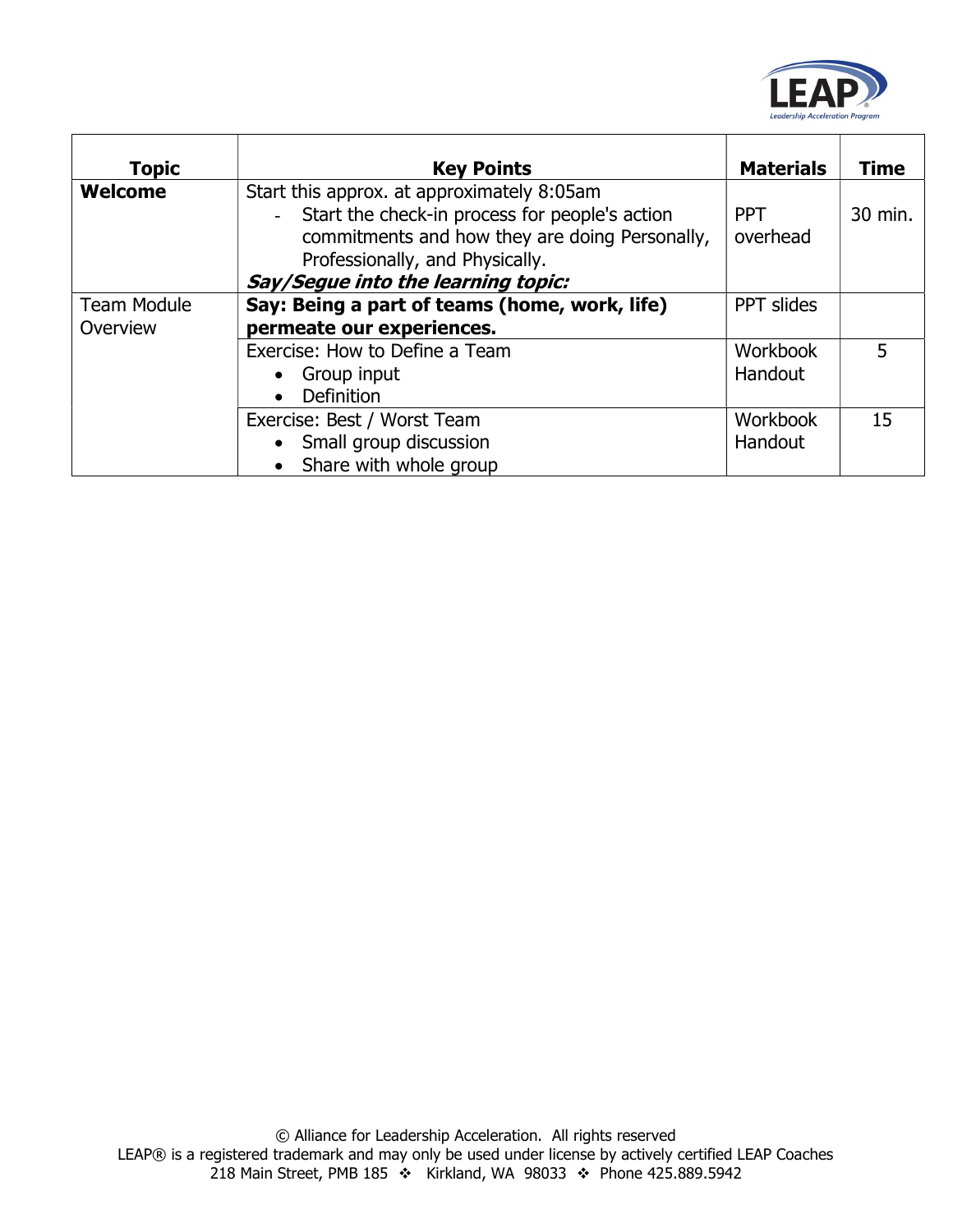

| <b>Characteristics</b> | <b>High Performance Teams</b>                                                             | PPT slides       | 20 |
|------------------------|-------------------------------------------------------------------------------------------|------------------|----|
|                        | Definition: self managing, multifunctional group                                          |                  |    |
|                        | organized around a whole process and                                                      |                  |    |
|                        | empowered with full authority for their success                                           |                  |    |
|                        | Characteristics                                                                           |                  |    |
|                        | What are thoughts comparing traditional work                                              |                  |    |
|                        | groups and high performance teams                                                         |                  |    |
|                        |                                                                                           |                  |    |
|                        | <b>Two Primary Flaws</b> (WB top of page 6)                                               |                  |    |
|                        | 1. EE's are group by similarity of function - which                                       |                  |    |
|                        | fragments work and people over-identify w/their                                           |                  |    |
|                        | own jobs and don't understand or care about the                                           |                  |    |
|                        | common good of the company or customer.                                                   |                  |    |
|                        | 2. Power is concentrated at the top. EE's closest to                                      |                  |    |
|                        | the work rarely have authority to make significant                                        |                  |    |
|                        | decisions. In HP teams, EE's are empowered to                                             |                  |    |
|                        | think, problem-solve AND do, not just be told                                             |                  |    |
|                        | what to do.                                                                               |                  |    |
|                        |                                                                                           |                  |    |
|                        | Say/Show Five Dysfunctions of a Team                                                      |                  |    |
|                        | Patrick Lencioni writes parables, easy to read                                            |                  |    |
|                        | Assume good performance is the opposite of                                                |                  |    |
|                        | pyramid                                                                                   |                  |    |
|                        | Starting with trust as a foundation, welcome                                              |                  |    |
| <b>Exercise</b>        | conflict, commitment, accountability, results                                             | Handout-         | 30 |
|                        | <b>Working in Teams: NASA Task</b>                                                        | <b>NASA Task</b> |    |
|                        | 5 minutes for filling out exercise individually<br>Small group discussion - ranking items |                  |    |
|                        | Reveal NASA space survival unit actual rankings                                           |                  |    |
| <b>Elements of HP</b>  | <b>Say: Team Model</b>                                                                    | PPT slide        |    |
| Teams                  | Charter, Design, Relationships are interdependent                                         |                  |    |
|                        | <b>Exercise</b>                                                                           | <b>Workbook</b>  |    |
|                        | Individually fill out Team Assessment page 8 of                                           | handout p.       |    |
|                        | Workbook                                                                                  | 8                |    |
|                        | Individually fill out Team Assessment bottom of                                           |                  |    |
|                        | page 7                                                                                    |                  |    |
| <b>Types of Team</b>   | <b>Say: Four Types</b>                                                                    | PPT slide        |    |
|                        | Specialization of Tasks and Coordination of Team                                          |                  |    |
|                        | members: high or low                                                                      |                  |    |
|                        | Each team has different needs and require                                                 |                  |    |
|                        | different management                                                                      |                  |    |
|                        |                                                                                           |                  |    |